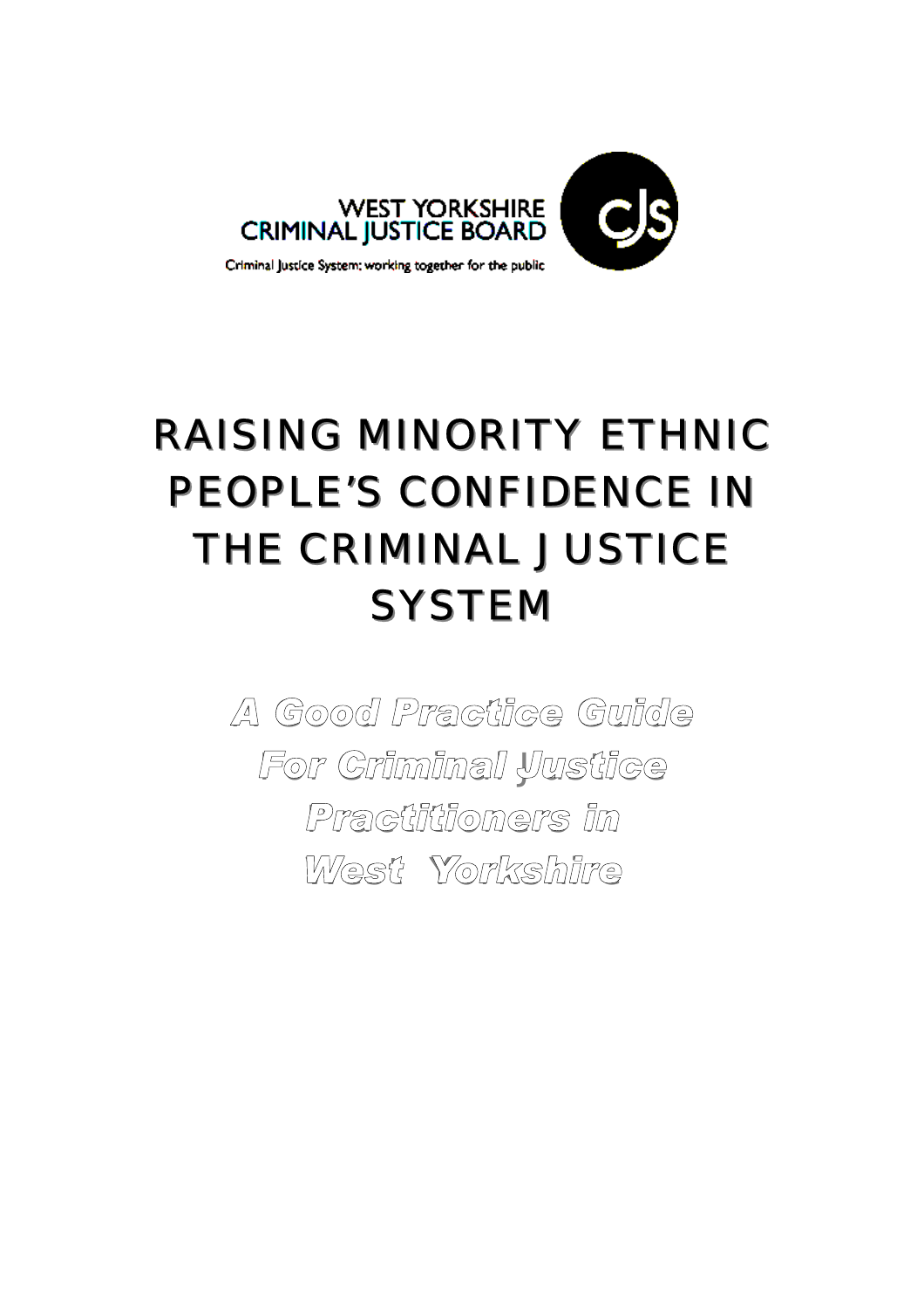#### 順國時史| THE UNIVERSITY OF HULL

Produced by:

Sue Adamson and Bankole Cole

Centre for Criminology and Criminal Justice Department of Criminology and Sociological Studies University of Hull Hull HU6 7RX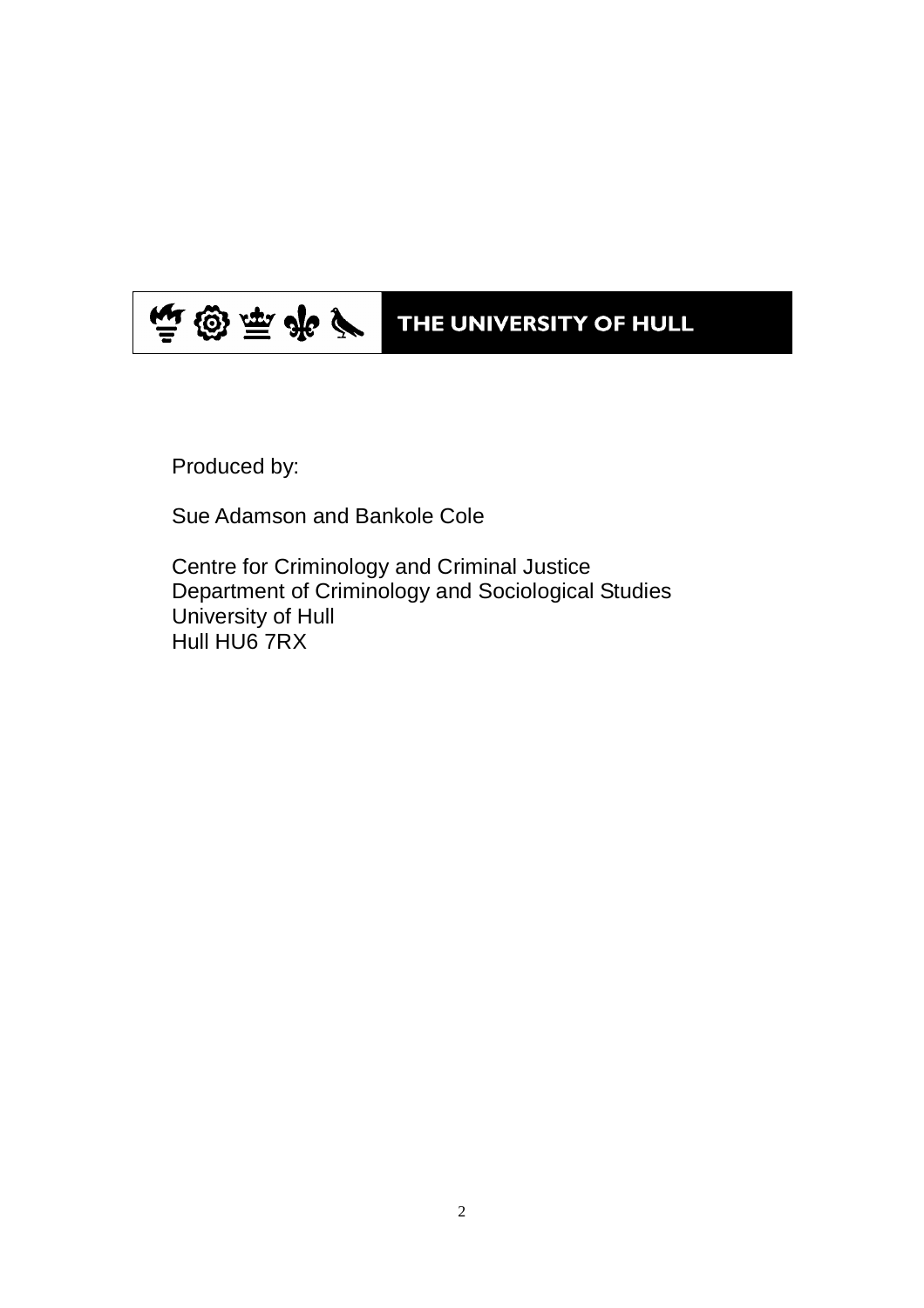

Since 1995, there has been a marked shift in public policy from an emphasis on reducing crime towards measures that are designed to reduce fear and boost public confidence in the criminal justice system. Since 2001 the Home Office in collaboration with the Department of Constitutional Affairs and the Attorney General's Office have initiated large-scale reforms of the criminal justice system. An Office of Criminal Justice Reform has been set up to drive policy change and Local Criminal Justice Boards (LCJBs) have been charged with delivering change at the local level. At the same time the Government's determination to take on board the recommendations of the Stephen Lawrence Enquiry in 1999 has fuelled the prioritisation of black and minority ethnic issues within this process of change.

 In 2003, the Criminal Justice Confidence Unit issued a framework document setting out government policy for the improvement of confidence in the criminal justice system. The Framework Document also tasks Local Criminal Justice Boards to identify specific drivers of confidence and satisfaction in local areas and to implement improvements in five performance areas:

- Increasing victim and witness satisfaction in the local area
- Staff engagement
- Community engagement, including race issues
- **Communications**

Increasing overall public confidence

 This guide is based on research carried out for the West Yorkshire LCJB to generate a better understanding of BME people's confidence in the criminal justice system in the area. Although it takes account of the national picture, it is tailored to the situation and issues raised in the local area of West Yorkshire. The research comprised a survey of residents, focus groups with BME residents and interviews of key players in the criminal justice system.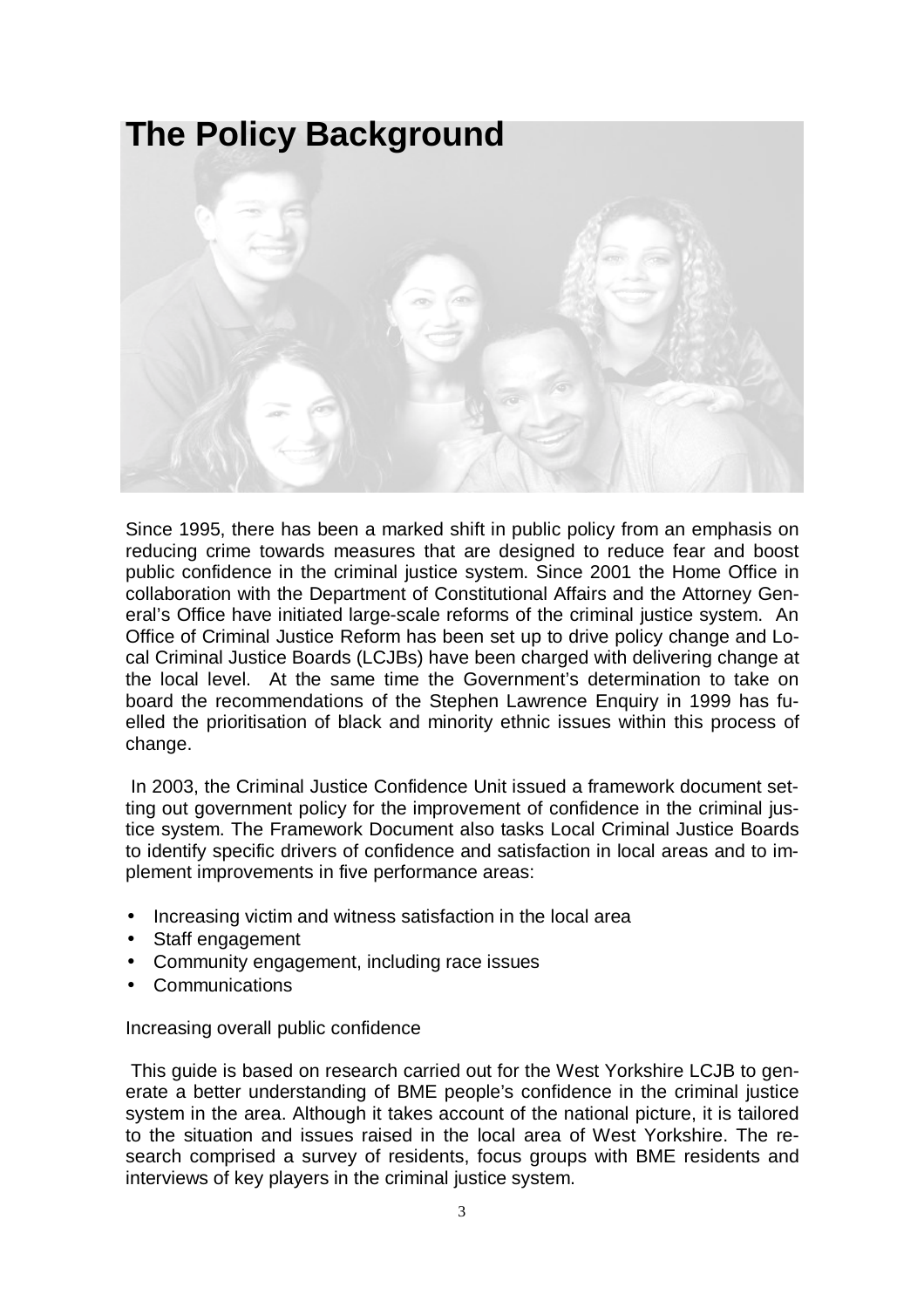### **The purpose of this Guide**



The overall aims of this document are:

- To provide guidance in order to enhance effective communication with BME communities, raise confidence and promote the effective delivery of services.
- To enable criminal justice practitioners, agencies and community groups in the region to improve criminal justice services and gain the trust, support and confidence of the minority ethnic communities and groups that they serve.

The best practice guide is intended to:

- Help criminal justice practitioners and relevant agencies appreciate the variety of issues impacting on minority ethnic people's confidence in the criminal justice system generally and specific groups in particular.
- Stimulate effective review of service delivery in terms of these identified drivers of confidence.
- Provide practical ways of improving confidence tailored to the needs of both agencies and communities
- Suggest ways by which communication can be improved between the agencies and BME communities and also between the agencies themselves.
- Provide ways of measuring the effectiveness of initiatives and mechanisms of consultation between criminal justice practitioners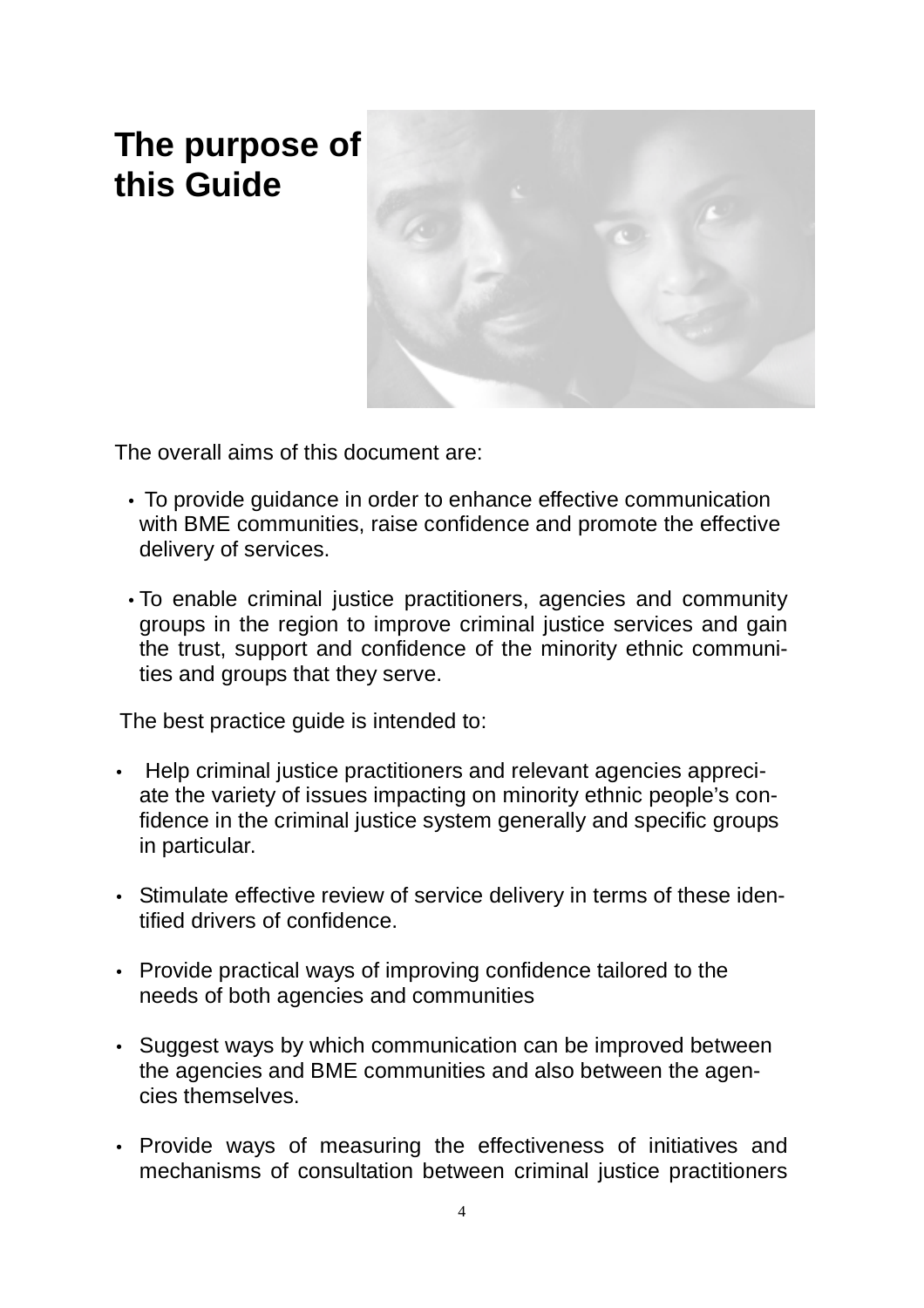and BME communities and of measuring outputs and outcomes of initiatives designed to raise confidence, e.g. in terms of benchmarks or performance indicators.

. The guide is intended to offer guidance on promising ways forward rather than definitive recipes for success. Rather than discarding everything that is currently in place, it builds on current practice and tries to draw together what is known about improving confidence in one place. While some suggestions will require additional resources to provide new initiatives, much of what is suggested will be simply changing the way in which practice is implemented in minor ways in order to improve confidence or remove negative confidence drivers.

## **The audience for whom the guide is written**

The audience for which the guide is intended includes:

- The Local Criminal Justice Board
- The West Yorkshire Race Issues Group (WRIG)
- Officers at operational levels within the main criminal justice organizations – the police, probation, courts, the CPS, and youth justice

• Other (voluntary) agencies involved in criminal justice such as Victim Support.

- Community consultation groups or panels.
- Local Authority community safety teams

• Other organizations or policy makers whose work relate to BME criminal justice issues

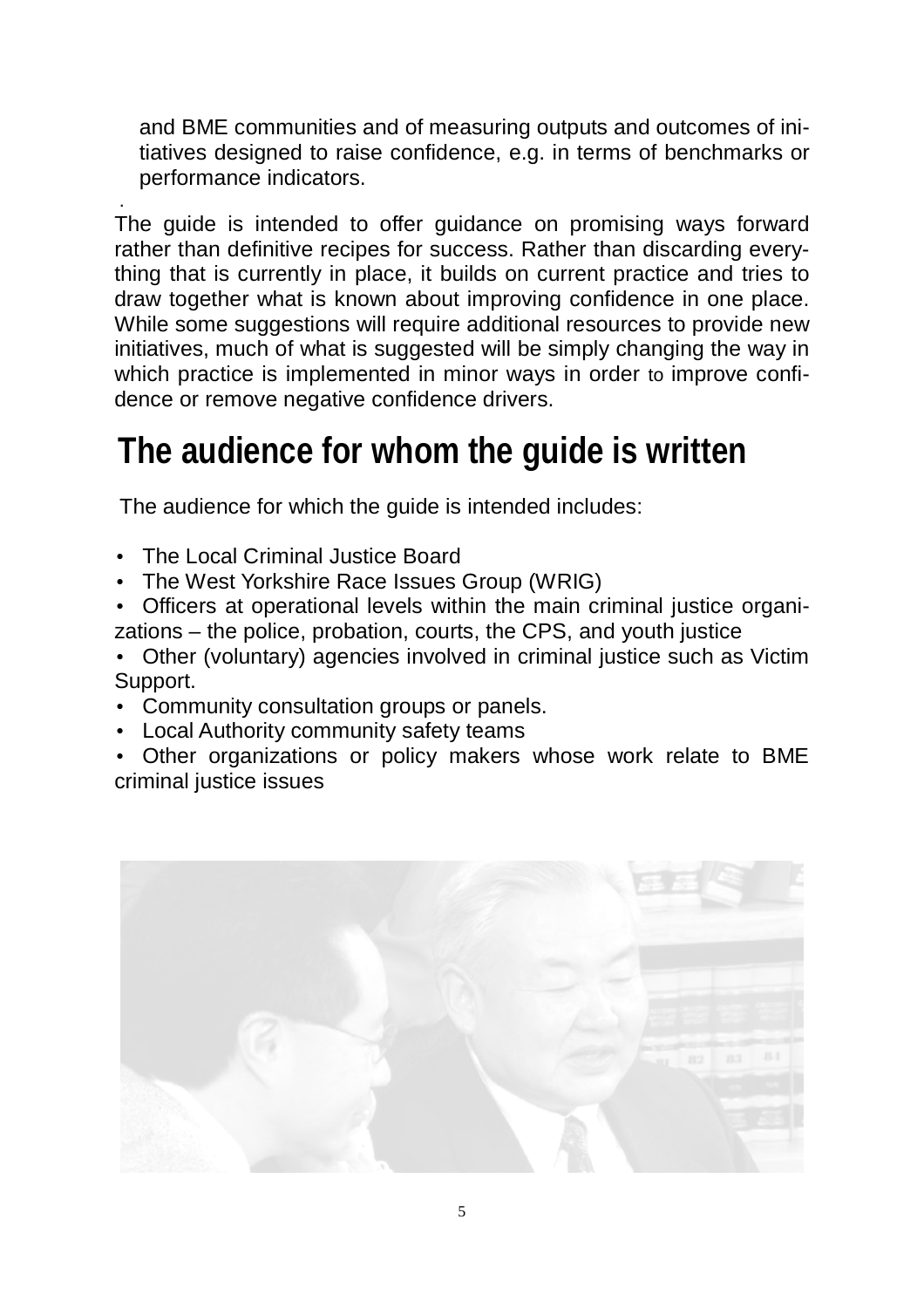# **Minority ethnic people's confidence in the criminal justice system**

Nationally, the figures have shown that BME people generally have a little **less** confidence that the criminal justice system respects the rights and treats fairly people accused of committing a crime while the local survey found there were no significant differences by ethnic group for this issue. Nationally and locally BME people have **more** confidence in aspects of the criminal justice system's effectiveness than do White people.

 Nationally, Asians rate the job the police are doing **above** the 48% average (51%) and black people **below** (45%) while minority ethnic groups rate other agencies almost universally better in the job they are doing than Whites. Locally the survey found no significant differences in the various ethnic groups' ratings of the police but BMEs were more likely to rate other agencies highly than Whites.

 It is important to recognise that views and attitudes vary widely between different BME groups. Locally, Indians generally had more confidence than other ethnic groups. They were strongly more confident that the criminal justice system is effective in bringing criminals to justice, deals with cases promptly and efficiently and is effective in reducing crime. They were also most likely to rate the other agencies highly, with between 65% and 80% of Indian respondents rating the agencies as fairly good to excellent, and to have trust in the courts. Pakistanis had more confidence than White people but less than Indians. Nationally Black people tend to have more confidence than Whites although less than Asians. Locally, "other ethnic groups" respondents, who include Black, Mixed, and Asian other than Pakistani and Indian, rated the probation service highly and had trust in the legal services. The majority of focus groups participants viewed the probation service as a very positive agency in tackling the root causes of criminal behaviour although few had had direct contact with it.

 It is important also to recognise that ethnicity is only one of the many other factors affecting confidence. The local survey showed that, while being a victim of crime, age and gender were alone not important in predicting confidence, when combined with other factors, victims of crime tended to give lower ratings and trust in agencies, Older victims showed less confidence, high ratings or trust. Being female seems to show the reverse, female victims tending to have more confidence, high ratings or trust. Combinations of factors resulted in the identification of specific groups with particularly low confidence in particular issues. For example, Pakistani and "other ethnic group" female victims are particularly lacking in confidence that the criminal justice system is prompt and efficient and older Paki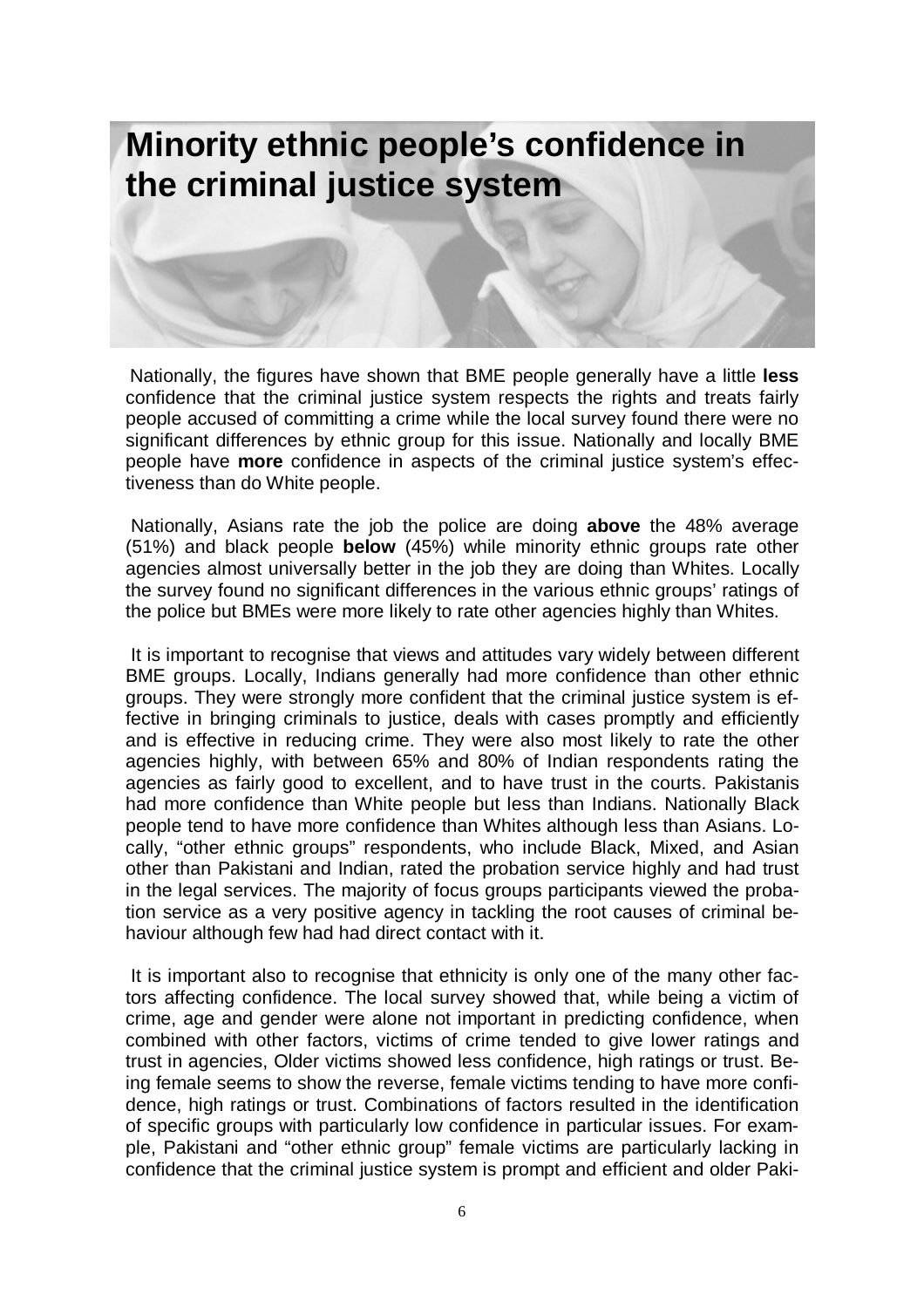stani victims that the criminal justice system respects the rights of those accused of crime. Older respondents from other ethnic groups were particularly likely to rate probation poorly. The focus group participants felt that younger BME people were more likely to have low confidence in the criminal justice system because of increasing intolerance of perceived discriminatory or racist practices.

 It is known that there are a wide variety of influences on confidence other than those specifically considered by the research, including importantly first hand experience of crime and the criminal justice system or experiences of family and friends. A national study found that low confidence group participants had a number of characteristics, some of which were particularly related to local conditions. For example low confidence participants talked about specific local crime problems, commented on the perceived lack of community policing and saw their local area as the same as, or worse than, the national picture regarding crime. The local study found geographic clusters of low confidence, in the main irrespective of ethnicity although with some evidence of particularly low confidence in the only predominately Black area surveyed. The focus group participants also identified a strong area element to confidence based on perceptions of the image of particular localities and of discriminatory practice in servicing them. This suggests that drivers of confidence may act at a very local level. It is also possible that confidence is very volatile, that some of the concentrations are caused by particular recent local events and patterns may be very temporary.

Nationally, BME people believe that they receive worse treatment from criminal justice agencies which undermines confidence mainly in terms of rights rather than effectiveness. The local questionnaire survey did not ask questions specifically about this issue but, when asked what was wrong with the criminal justice system, BME respondents were more likely to say that the system is inconsistent or unfair, outdated or corrupt or not representative than white people. Several Pakistani and Black survey respondents expressed concerns about police discrimination in stop and search and seven BME respondents were concerned about racism in prison, even though there was no significant difference between ethnic groups in experience of stop and search and few respondents had been in prison. Focus group participants felt much more strongly that they were more likely to experience discrimination on grounds of ethnicity and therefore were less likely to have confidence in the criminal justice system. Some participants thought that racism was endemic at all levels of the police force although others recognised higher level efforts to eradicate it, while being sceptical about the reality at working level. In addition to the issue of stop and search, participants felt that calls to the police by BME people or those from particular postcode sectors were less likely to be attended promptly. When a suspect, treatment of minority groups at all stages of the criminal justice process was thought likely to be discriminatory. For example, it was felt that those convicted of committing an offence in the Bradford, and to a lesser extent the Leeds riots, were treated unfairly particularly in relation to the sentencing. Comparisons were made between the length of sentences given to South Asian rioters in Bradford compared with those given to white rioters in Temple Newsam. The perception that racism is embedded within, and amongst, CJS agencies formed much of the underlying subtext of focus group discussions.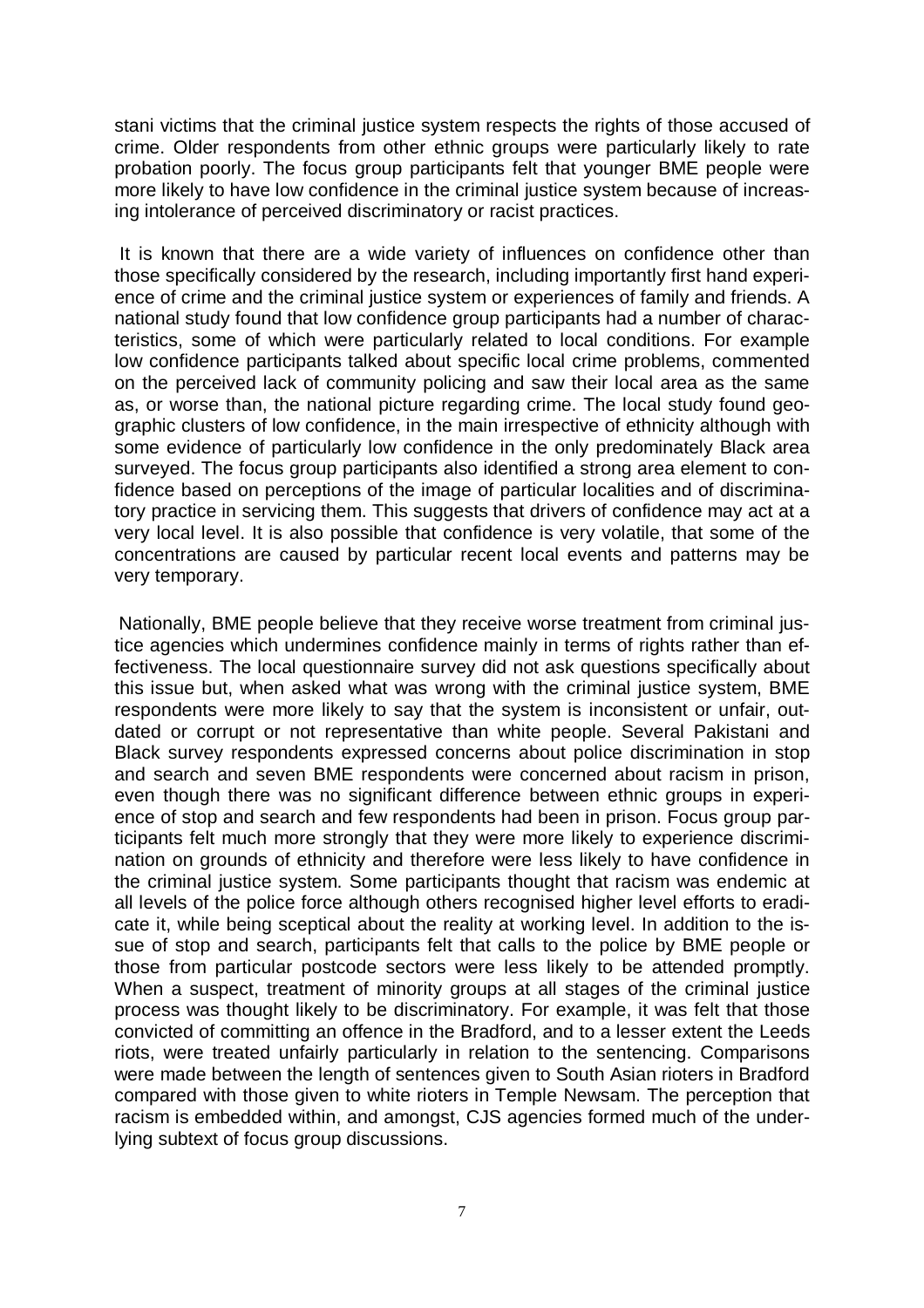## **What should be done to improve confidence? Views of West Yorkshire BME residents**



The two key messages identified in the task of raising confidence were to improve performance and quality of service delivery and to improve communication and engagement with local communities.

#### **Improve performance and service delivery**

One of the important factors affecting confidence was seen in the focus groups to be the perception of the time it takes for a particular crime to be dealt with in the first instance, and for any case to be seen through to completion. Another, made in every group, was the need for CJS agencies to behave in a fair and equitable manner.

 More than half the Pakistanis and other ethnic groups survey respondents said that more police on the beat would improve confidence and this was also a priority for the few Chinese respondents. This is in line with national research which recognised lack of police presence as a confidence inhibiting factor for BME people and is consistent with the focus groups participants who also called for a greater police presence. This was in spite of their equation of a greater police presence with greater intimidation in some instances, for example in the context of stop and search. However, both survey respondents and focus group participants pointed to the need for specifically community policing in order to develop an amiable and non-confrontational relationship with the police, a theme found by previous research commonly to emerge from low confidence groups. This is linked to the view that the police should be seen as an agency there to help law abiding citizens, rather than one simply there as a means of deterring criminals. Several Pakistani and Bangladeshi survey respondents also suggested that more confidence would be achieved if the police cracked down on particular problems such as drugs and the gang culture.

 Many focus group participants called for consistent and tougher sentencing but emphasised that sentencing should be tough for all groups, and not just those of BME heritage. Whilst the length of sentence served was only discussed in one focus group there was general agreement that if a crime warranted a lengthy sentence then criminals should be made to serve the full sentence. Similar comments were made in the survey. In respect of the probation service there were calls for better and stricter monitoring and supervision of offenders and in relation to the youth justice service similar numbers advocating more punitive measures and better support for young offenders. Many respondents thought that prisons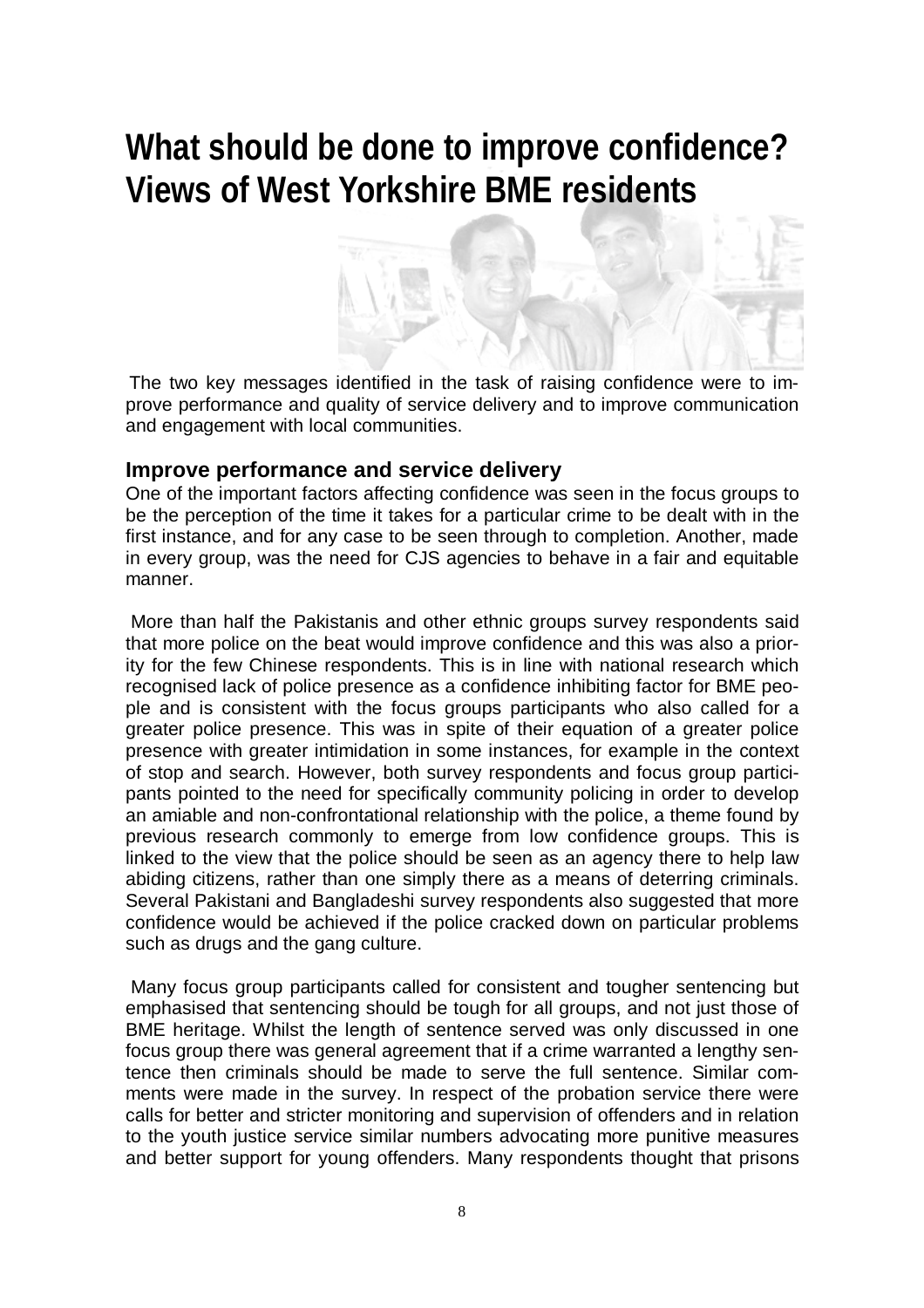should be more punitive but others were concerned about treatment of prisoners, including racism, or proposed more rehabilitative approaches. Focus group participants thought that prisons should be places of educational and employment reform.

 There were no comments by BME respondents about increasing the number of BME police officers and the majority of the focus groups participants felt that BME police officers would not achieve anything, but rather make the situation worse. It was felt that the pressure put upon such officers to be seen to be doing the right thing within the police force, the racism that they themselves faced and the lack of trust members of the community had in them meant that they would not be able to do their job effectively. In addition, it was felt that these police officers often go further than their white counterparts in mistreating members of the BME community as a means of gaining acceptance from their colleagues. In relation to other agencies, however, survey respondents did refer to lack of representation the diversity of the community and lack of understanding of different cultures and advocate for example more BME prison officers and more effort by the CPS and courts to understand cultural issues relating to cases.



#### **Improve communication and engagement with local communities**

It was apparent from both the survey and the focus groups that there was limited knowledge about criminal justice agencies other than the police. For example in the survey, many respondents had "no view" with regard to rating the performance of agencies other than the police, and few gave views as to what these agencies should do to improve confidence. Those that did give a view included several who appealed for more information. Almost none of the focus group participants knew what the acronym CPS stands for, or the role of the Crown Prosecution Service.

Focus group participants advocated better communication channels between themselves and all aspects of the CJS. This was not only to have a better understanding of the institutional frameworks that affect their lives, but also to develop a sense of empowerment whereby they are able to understand and perhaps influence decisions made and have access to the various agencies that are responsible for their own safety and security. Pakistani survey respondents were more likely than Whites to refer to better communication of the police with the public and this was important also for Indians. There was an emphasis on local community policing and active efforts to improve relationships. These included both the building of relationships by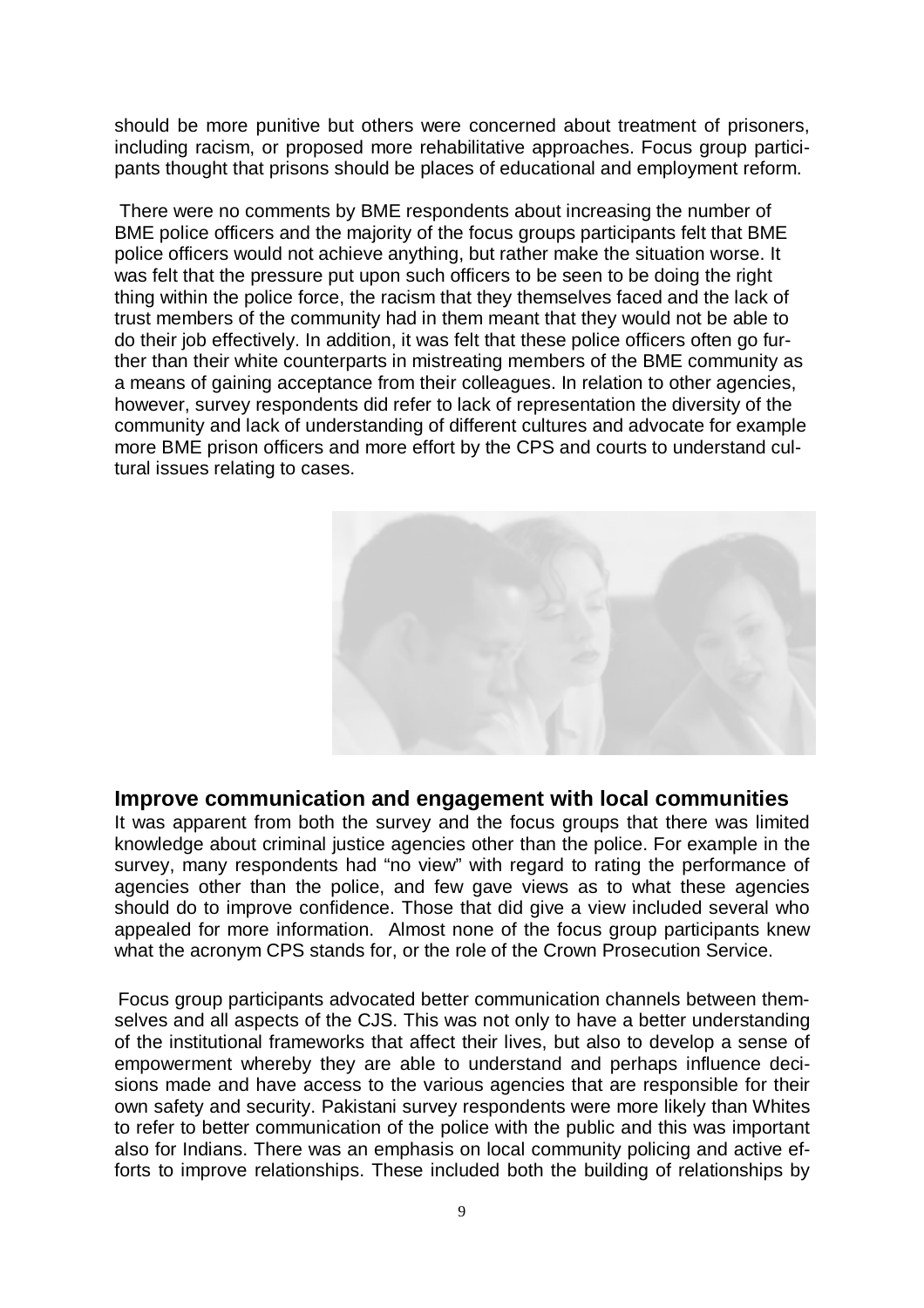day to day contact with local people and specifically local young people but also the proposal of public workshops, police organised events and public meetings. In relation to other agencies, survey respondents, besides general appeals for more information, also asked for workshops in relation to youth justice and probation.

## **GOOD PRACTICE**

Many of the suggestions made by BME residents were also made by Whites and are issues of concern to the whole population. Such measures as increasing the visible police presence, more punitive sentences, prisons and youth justice services, ensuring that sentencing is consistent, stricter monitoring of offenders, and improved rehabilitation and support for offenders are wide policy issues. The following recommendations for good practice concern only matters which can be directly related to the raising of confidence. Some are related specifically to racial issues but others consider drivers of confidence in the population as a whole and their implementation is relevant to white as well as BME residents.

#### **Effective management of activities to improve BME confidence in the criminal justice system.**



**Coordination** There is a need for a more visible and effective coordination or monitoring of agency activities to raise confidence. The West Yorkshire LCJB provides the umbrella structure for the coordination of policies and programmes designed to improve criminal justice provisions in the county. The West Yorkshire Race Issues Group (WYRIG) is a sub-committee of the West Yorkshire LCJB with the specific task of finding and implementing ways of increasing confidence in the criminal justice system amongst minority ethnic groups in the county. WYRIG has stated key objectives relating to the achievement of BME confidence but it has not been clear how much it actively coordinates activities. Procedures should be set in place to encourage coordination.

**Partnership working** Partnership working is important in providing opportunities for exchange of ideas, avoiding of duplication of effort and facilitating joint projects. Agencies already recognise the need for teamwork in the formulation of policies and delivery of strategies. Membership of panels such as scrutiny panels is essentially multi-agency and there is some representation on fellow agencies' executive com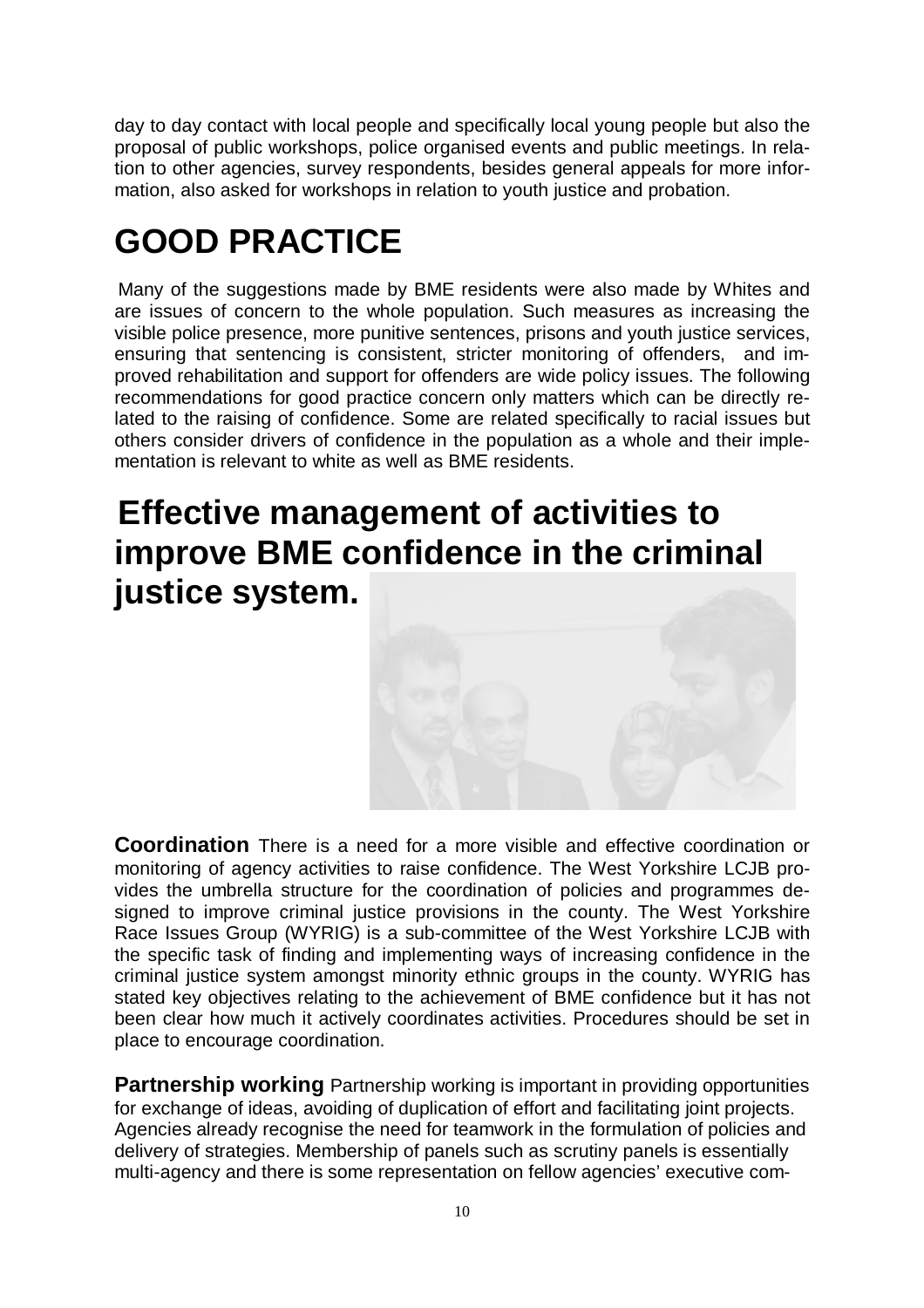mittees. Some agencies already do collaborative work on joint ventures. These practices should be encouraged and further developed.

**Dedicated officer** There is a need for agencies to have a dedicated member of staff responsible for improving confidence in order to ensure that the issue is kept to the front rather than overtaken by pressure of other work. A dedicated officer will have time to provide leadership, manage resources, monitor quality of initiatives and coordinate both internal and external publicity. It is essential that the person appointed should have the ability to inspire and motivate others and be able to provide guidance to and monitor the performance of staff. Recently, the West Yorkshire LCJB Board appointed a Diversity and Consultation Officer to coordinate the Board's race and diversity activities. The North East region of HM Court services (of which West Yorkshire Court services is now a part) is also in the process of appointing a Diversity Officer. The idea of diversity officers is appropriate but may prove ineffective if the incumbents are not adequately equipped to be able to energize others to act.

**Monitoring and evaluation** It is important to be able to assess the success of initiatives intended to improving confidence in order to consider whether they are worthwhile and in order to be able to publicise results which may in turn lead to further improvement in confidence. Although a variety of projects have been implemented in West Yorkshire by different agencies, there is little evidence of measurement of their success in improving confidence. Normal good practice principles for evaluation should be followed. All projects should therefore have clear objectives, defined mechanisms by which confidence will be improved, clear and measurable anticipated outcomes, and measurable intermediate outputs or targets in order that progress can be measured. For example, an intermediate output might be the number of BME people attending an event while an outcome would be an improvement in confidence amongst a certain group of people, measured from a base line.

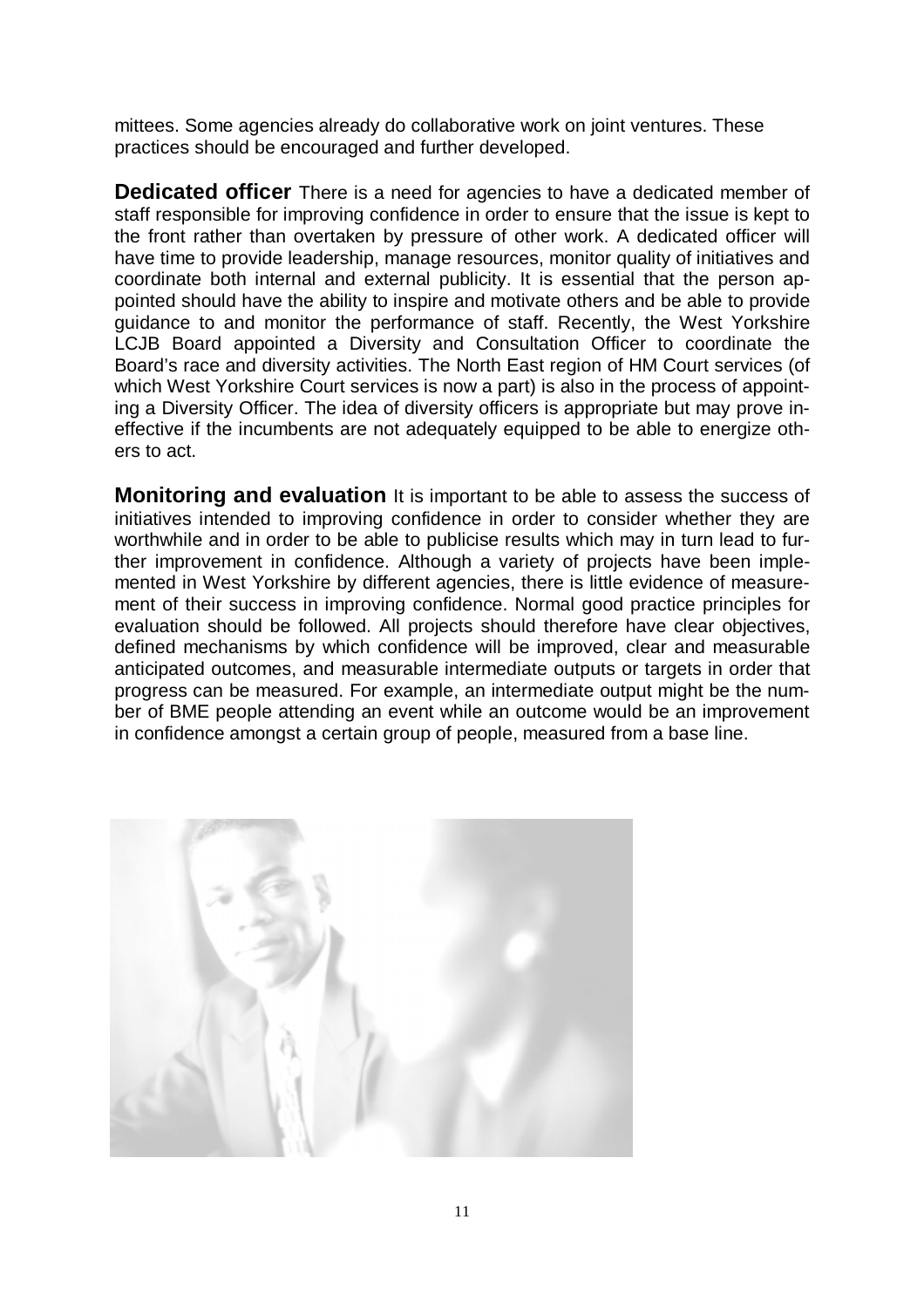#### **Issues relating to the improvement of CJS performance and quality of service delivery**



It must be emphasized here that the issue is how the CJS is perceived to perform rather than how it may in reality operate. Confidence is driven by public perceptions which are influenced most strongly by personal experience. However, many people have little contact with the CJS and therefore one minor encounter may generate positive or negative views according to the experience at that time. Experiences of relatives and friends and those reported by the media also affect confidence. It is therefore important that CJS agencies are aware of and take account of sensitive issues such as those relating to race and ethnicity when conducting day to day work. Since the majority of people, whether White or BME, have little experience of CJS agencies other than the police, views of the police tend to colour people's opinion of the entire CJS. It is therefore the police who have the greatest opportunity to impact on confidence by care in their service delivery.

**Fair and equal treatment for all** It is not enough to ensure that agency policy is for equal treatment of all people, however well publicised, if the practice at the public face does not reflect the policy. It is evident from the perceptions expressed in the local research that the CJS is still regarded as discriminatory. While individual officers were cited as promoting good practice, it was evident that discriminatory behaviour by individual members of staff may lead to the whole agency being perceived as racist. It is therefore important to make clear to all staff that equal treatment must be practiced at all times. It is also important that staff understand the issues that are culturally or racially sensitive and are thus less likely to offend minority people through ignorance. For example, visible signs of faith (a beard, a long tunic or a head scarf) were stressed by the majority of focus group participants as being signs of piety and respect of faith and its laws, rather than a willingness to commit violence. Race awareness training for staff has been introduced and currently includes a manual on different religions and cultural practices. However, staff may have compulsory training but not necessarily put into practice the principles learned. There is a need for regular reinforcement and for monitoring of staff on this issue.

**Dealing with racist and homophobic crimes.** It is important to take seriously and be seen to take seriously racist and homophobic crime. The establishment by the police of independent reporting centres for hate crime with a 24 hour free phone service in 9 languages, on line reporting and self reporting packs at community venues is a praiseworthy initiative which has shown some success in take up. It is however important to ensure that reported incidents are promptly acted upon in order to avoid charges of lip service. The Victim Support scheme for support to victims of racist and homophobic crime in Wakefield and Calderdale is also a step in the right direction but extension to the rest of West Yorkshire is desirable.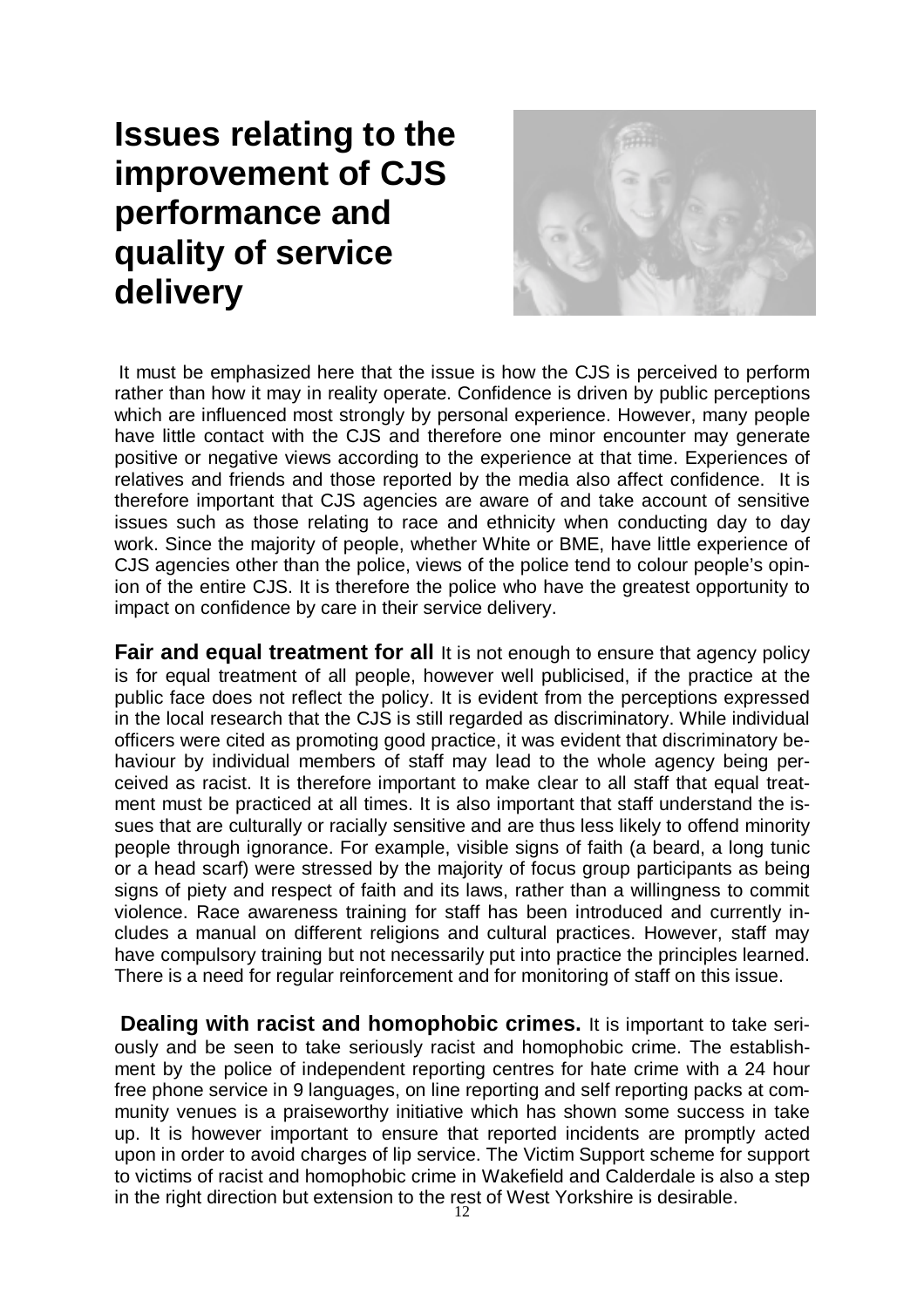**BME representation among CJS staff** Continued efforts must be made to recruit BME people to work in the CJS. Numerous attempts have been made by CJS agencies to recruit BME personnel but for most the extent of their success is not clear and agency representatives stated in interview that the process was difficult. Those interviewed attributed this difficulty to suspicion of the initiative, because of a perception that the CJS is only for white people, and apathy. Evaluation of the results of events such as Careers Fairs, open days and attempts to recruit magistrates directly from BME communities might help to identify the attributes of success. The Court Services have reported successes in recruiting BME workers via work placement schemes, an approach which may be relevant to other agencies. West Yorkshire Crown Prosecution Service (WYCPS) has exceeded its BME recruitment target with 13% of its working population from BME backgrounds. The Youth Offending Teams (YOTs) have succeeded in recruiting an increasing and significant number of volunteers, panel members and mentors from BME backgrounds. Sharing of the methodologies of the successful approaches, particularly the means of overcoming suspicion and apathy, would help to spread good practice.

The police have not met their targets for the recruitment of BME uniformed officers. From the focus groups it appears that there may be particular problems here. When asked, the majority of participants said they had not, nor would they ever, consider joining the police force or allowing their children to do so. Where BME people have applied and been rejected need care that reasons not seen to be connected with ethnicity. Problems seem to have been fewer with recruitment of BME Community Support Officers (PCSOs) who help to provide a visible police presence in the community but are also members of the communities they police. Focus group participants welcomed PSOs but emphasized a need for their proper direction. Further investigation is necessary of the reasons for this difference in recruitment success, which may include the perception of racial discrimination within the police force mentioned elsewhere. However diversity in police was not a priority of residents in what the police should do to raise confidence.

### **Issues relating to Communication**

Communication is important at the individual level in managing the confidence of those who are victims or accused of crime and in the wider sense of addressing the public ignorance about the processes of the CJS, dispersing misconceptions in order to promote confidence, actively promoting "good" publicity and engaging the community in the CJS.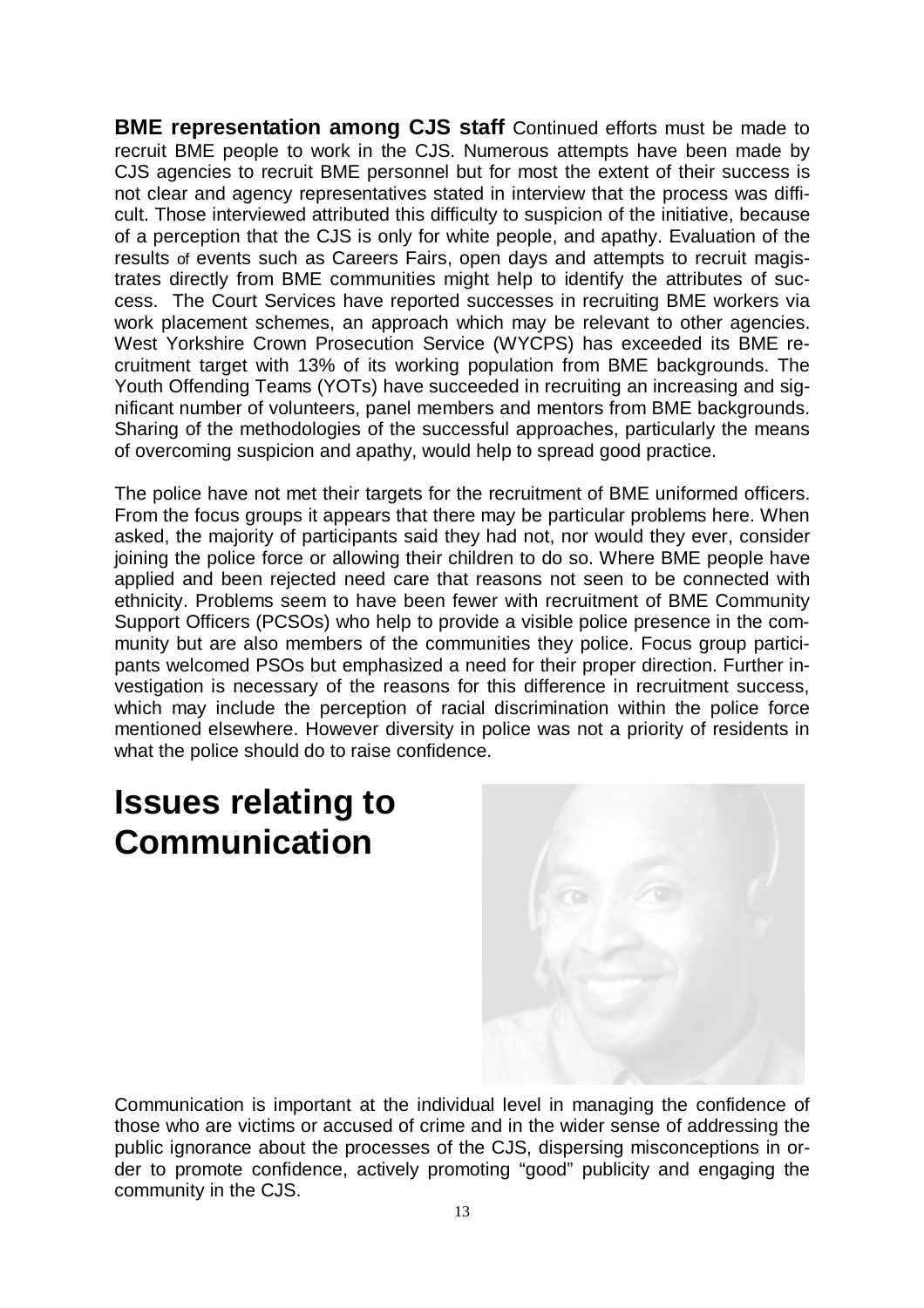**Individual level** Survey respondents and focus group participants experienced reduced confidence because of the perceived extended time which the CJS procedures take. Confidence may be improved if reasons for delays are given. Residents assume slow response by the police is the result of discrimination where there may be resource problems, conflicting demands etc. Few respondents who had reported crimes to the police knew what further action had been taken and even fewer knew the reasons for decisions made. There is a need at all stages of CJS to keep people informed about what is going on, the reasons for delays and to provide follow up information on crime incidents to victims.

**Addressing public ignorance** It was clear from the research that ignorance of the CJS is widespread and agency representatives have recognised that there is a lack of mechanisms to inform BME people about the CJS and how to get legal support and advice. Existing initiatives have included leaflets which have been mainly simply translations of documents in order that BME people in contact with the CJS understand the procedures. These have been made available to the public in printed forms as well as on the internet. It is understood that newsletters are planned to send out to various community groups and key agencies about updates within the criminal justice system. These will require care both in content and in method of distribution if they are to improve confidence. The research stimulated requests for workshops and public meetings. It is understood that there have already been public meetings and conferences which have been well attended. The issue here would seem to be who those attending were since the residents who gave views to the research were apparently unaware of them. Future workshops and public meetings will require care in order to reach a wider public.

**Dispersing misconceptions** Misconceptions exist both by minority ethnic groups of the CJS and by the CJS agencies of the minority ethnic people. For example there is a perception that the police are focussed on achieving targets and have no real interest in communities and the failure of an agency representative to attend one focus group was seen as a sign of the agency's lack of real intent. On the other hand, there is a perception that minority people are suspicious of what the criminal justice agencies are trying to do to raise confidence in the county. As a result, it is felt that it is often difficult to get them to participate or get involved without thinking that there are ulterior motives. Concerns were also raised about a general lack of interest or willingness on the part of BMEs to participate in criminal justice activities, such as coming forward to be jurors or, when already taking part, to become actively involved in non-essential but confidence building activities such as those of the magistrates' association. In the wake of the Bradford and Leeds riots, BME groups felt that they were not adequately protected by the police from the BNP but the police were confident that the BNP were not carrying out illegal activities. These problems are in effect failures in communication. Measures to address them may include active public consultation meetings, where views are exchanged rather than agencies simply providing information, and less formal contacts. The community policing which residents suggested would improve confidence is relevant here as well as specific initiatives such as the existing police involvement in sport with young people and various agencies' visits to schools.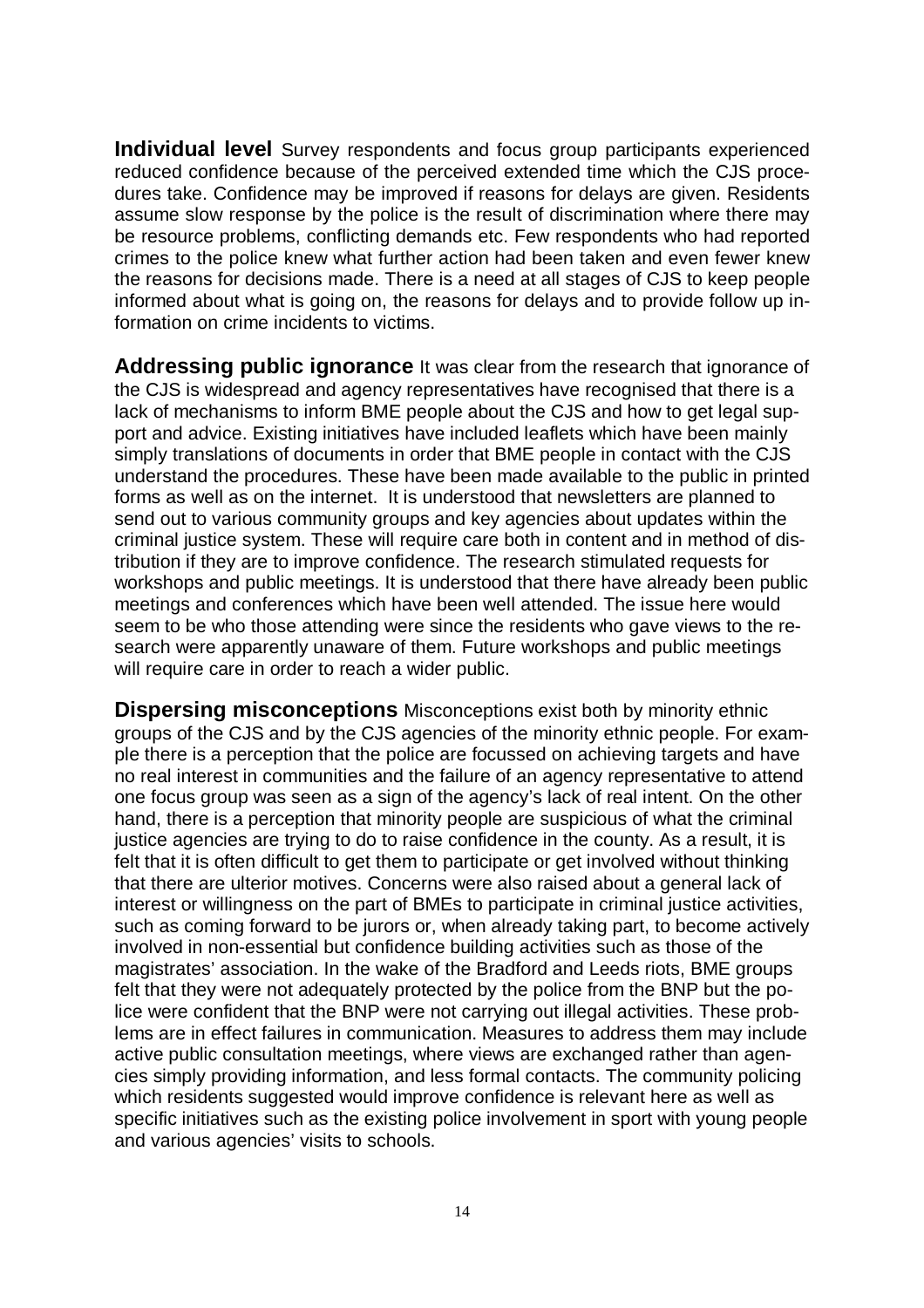**Active promotion of "good" publicity** The focus group participants were vocal in criticising the role of the media in inappropriate reporting of race, faith groups and youth in connection with activities and stories where these characteristics are not necessarily relevant. While the criminal justice system can do little to control the inflammatory reporting which is prejudicial to the development of confidence, it can attempt to balance the situation by actively publicising initiatives where agencies or individuals have developed good relations with communities. For example, three of the focus groups were able to name particular officers who were recognised as proactive in the community. The participants suggested that this kind of approach should be publicised.

**Community engagement** Although there have been problems as described above in recruiting BME staff and jurors, from the response to the focus groups where 226 BME people took part over a short period, there is evidently no lack of interest in the CJS. Since nearly 40 White people also wanted to take part in focus groups this is a population wide interest. Moreover the focus groups were confined to a small number of selected wards and it is therefore probable that far greater numbers of people in West Yorkshire as a whole are interested in learning more about the CJS and making their views known. It seems essential therefore to access that interest which may then develop into active participation in the CJS. Although many agencies are undertaking activities under "community engagement", a criticism has been that these are frequently "top down". Agencies should encourage communities themselves to initiate community engagement projects. Focus groups may provide a forum to gauge the views of the community about engagement, form community groups to instigate community engagement projects, publicise opportunities in such varied work as panel membership, jury service, employment in CJS agencies, translation work or mentoring and empower local communities to be able to take up those opportunities.

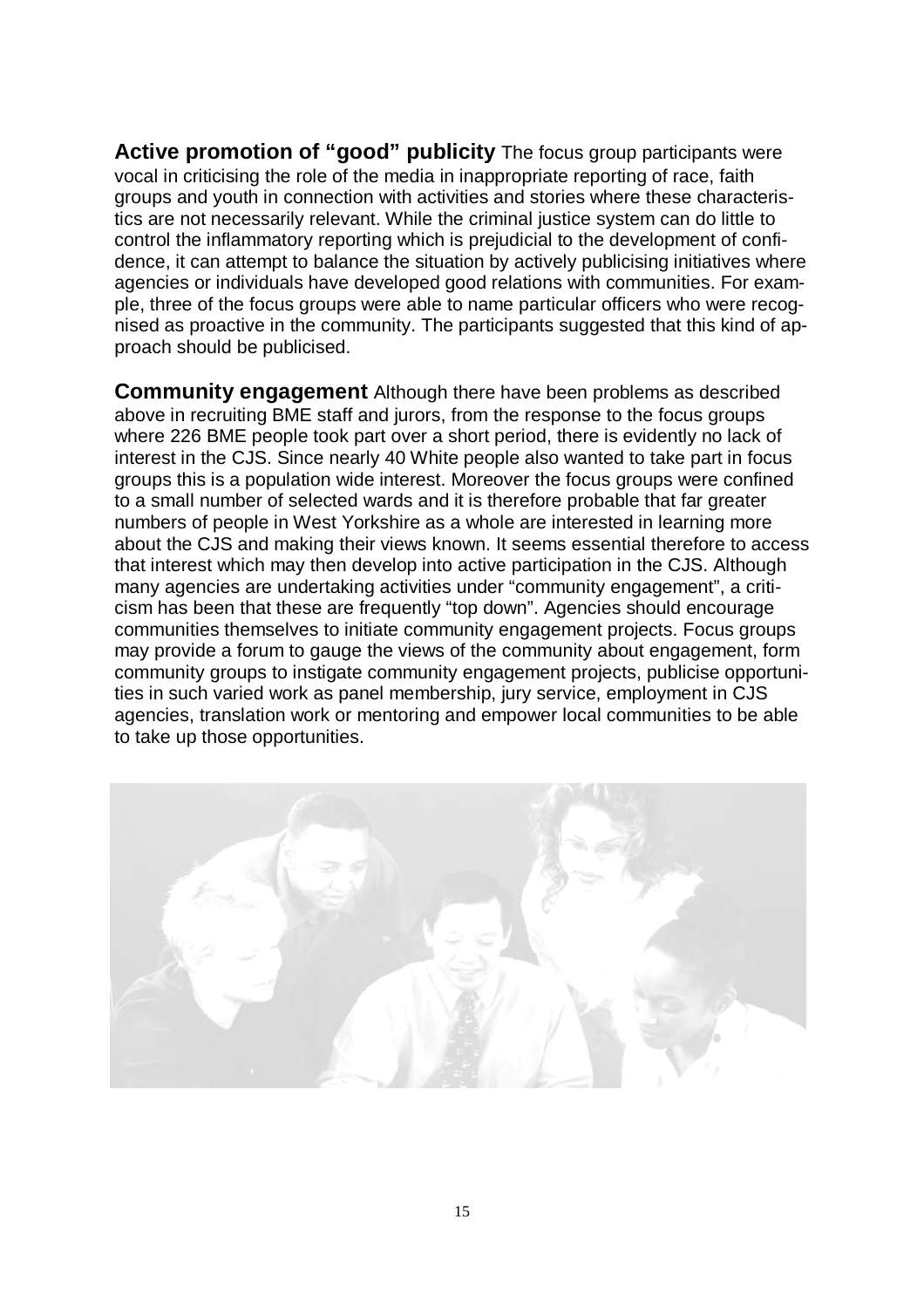### **Selected examples of practice in West Yorkshire**

In West Yorkshire a number of agencies have set up projects aimed at improving confidence in the criminal justice system. While there is little evaluation of these initiatives, they may be considered as promising ways forward.

#### **Police racial and homophobic crime reporting system**

The West Yorkshire Police have set up 180 independent hate incidents reporting centres in the five policing districts of the county. These provide an alternative route to reporting hate crimes to the police, for example, by victims who, for some reasons, are unable to report directly to the police. The project is set up in collaboration with community groups and BME people are involved, for example, as community advocates. In excess of 700 cases had been reported by spring 2005. In addition, a 24-hour free phone service has been set up, also by the police, for reporting racist and homophobic incidents and obtaining advice on available support services for victims. The information available on this service is provided in the nine most common languages in West Yorkshire. From June 2005, the local scheme joined the True Vision national initiative for reporting racist and homophobic crimes. This scheme allows on-line reporting and self-reporting of racist and homophobic incidents. As part of this scheme, the West Yorkshire police distributed self-reporting packs for hate incidents at community venues so that people, who do not feel confident to report their victimisation direct to the police, can use the form and the prepaid envelope in the pack to send their complaints to the police. This initiative was advertised on buses and by media campaigns.

#### **Racial Minority Community Consultation Panel**

This was set up by WYRIG in 2004, in accordance with the Race Relations (Amendments) Act, 2000, which requires criminal justice agencies to consult with community groups regarding their policies, practices and procedures. The Panel is a forum for debating criminal justice issues of local interest and providing information to the public about the work of the various criminal justice agencies. The panel provides the opportunity for communities to question the activities of criminal justice agencies and offers the latter the opportunity to answer back and engage in dialogue with community representatives, individual and groups over contested issues. Members of this panel are wide ranging including agency representatives working with young people, students and activists.

#### **Scrutiny panels**

The West Yorkshire CPS has set up scrutiny panels to engage the public in assessing CPS decision making procedures with regards to the prosecution of racially and/or religiously aggravated offences. The procedure includes a random selection of finalised case files for review by the panel, in order to identify good or bad practice and in the process raise public awareness of the decision making process of the CPS, increase confidence and improve performance. The panel met for the first time in November 2004 is committed to meeting six times a year and is shortly to undergo evaluation. West Yorkshire Police have also set up scrutiny panels in each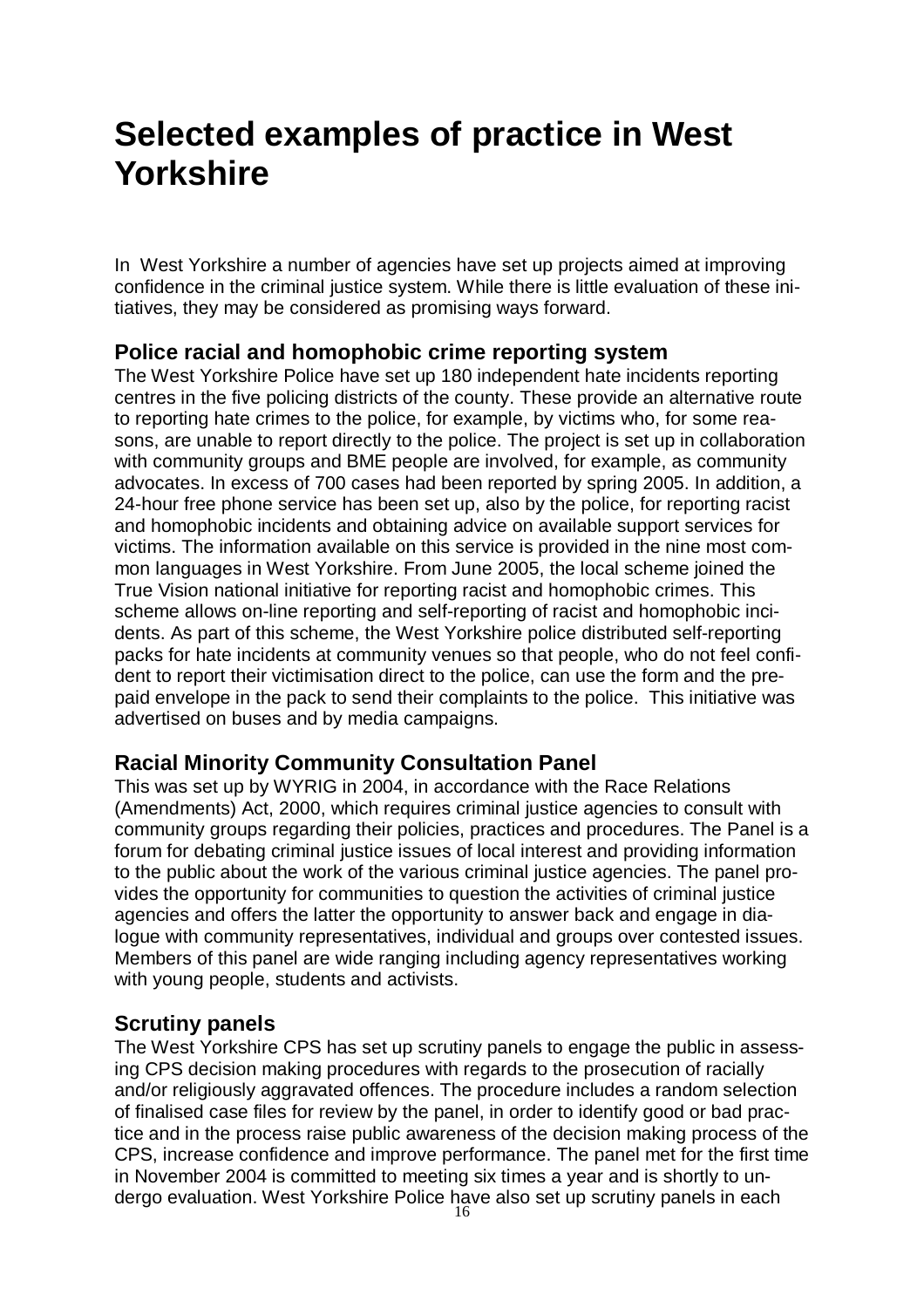police division, specifically to review randomly selected on-going cases of racist and homophobic crimes being dealt with by the police. The membership of scrutiny panels vary. The WYCPS Scrutiny panel is made up of agency representatives and an independent external facilitator but no community representatives. In contrast, the police scrutiny panels include community representatives from the five race and hate crime panels, the Race and Equality Councils and members of voluntary, statutory and community groups.

#### **Public meetings**

Several public functions have been staged to raise awareness about race issues in the criminal justice system. The West Yorkshire CPS (WYCPS) has organised conferences to raise awareness about what they do and how racially-motivated offences are prosecuted. Other public meetings include a racial and religious incitement seminar led by the WYCPS and conferences on racial harassment, racism and diversity issues organised by the Kirklees REC. These events were attended by large numbers of delegates including politicians. Judge Kamil has organised meetings in the court house, attended by criminal justice agency representatives, various community leaders, group leaders and the media, to discuss important criminal justice issues relating to BME communities, especially issues relating to their effective participation in the criminal justice system. In addition, the judge has made visits to inner city schools, to explain to young people (including BME youths) how the system works.

#### **Reachout**

The West Yorkshire Police, in conjunction with the Bradford Community Safety, secured 52 hours of live broadcast on each of two local radio stations (Sunrise Radio and MASTI) believed to be listened to mainly by members of Asian communities. The project involves a one-hour slot every week on each radio station, when police officers from the force are available on air to discuss important policing issues that have bearing on BME communities and members of these communities have the opportunity to call in to ask the police questions on these issues.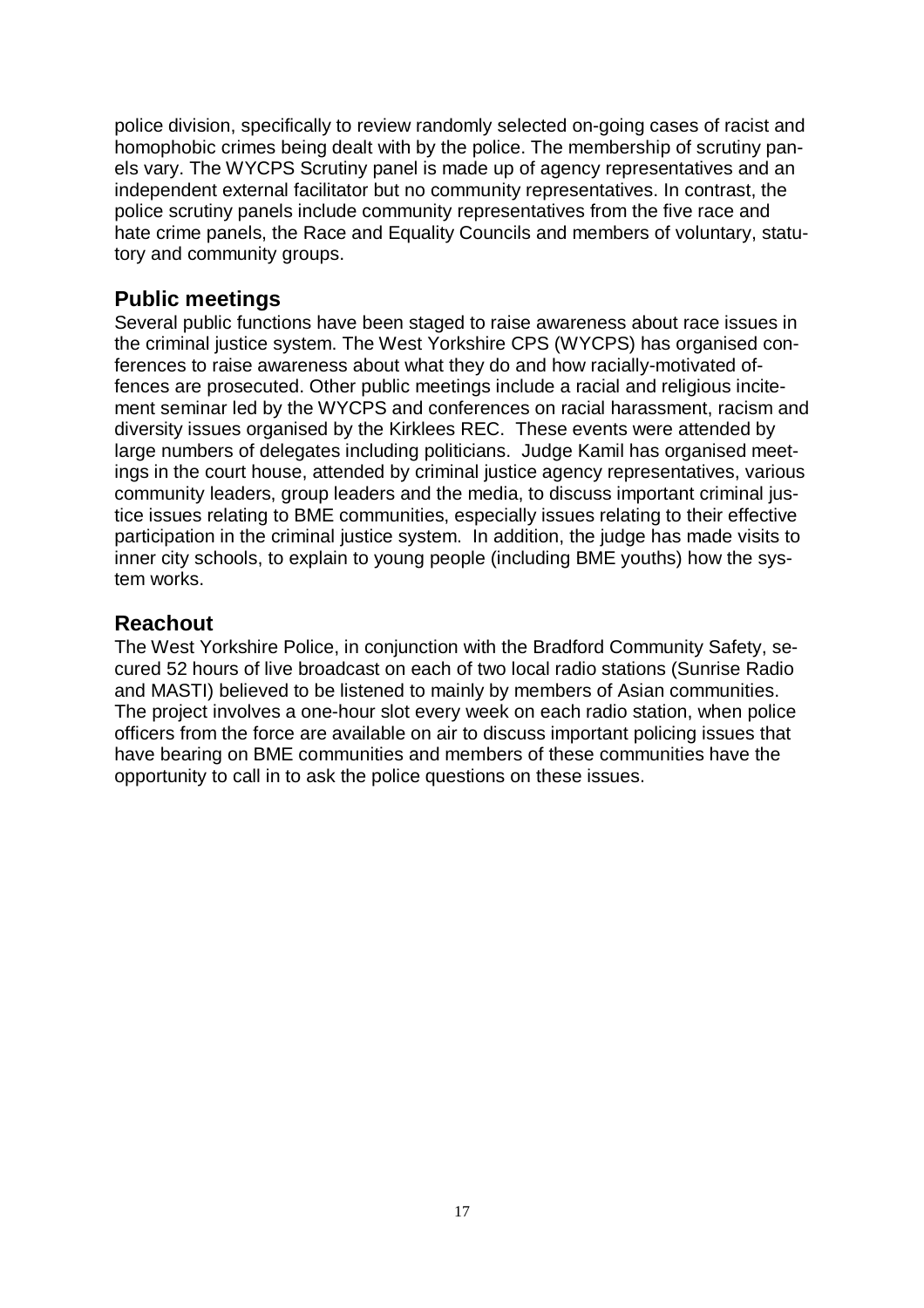## **PRACTICAL ISSUES IN MONITORING AND EVALUATION**

Pawson and Tilley in their book "Realistic Evaluation" have shown that what evaluation should try to indicate is not just whether a project works but also how it works, for whom it works and in what circumstances. Therefore evaluation of measures to raise confidence in the criminal justice system is not simply a matter of collecting data on confidence at two different times and measuring the change, although that is part of the process. Evaluation may be considered at two levels; firstly an agency may which to evaluate its total programme for raising confidence or secondly the evaluation may be of a project targeting one particular community. In both cases the evaluation should consider:

- The aims and objectives of the proposed programme/project. A West Yorkshire programme may have an objective of improving BME confidence but an individual project will need to tailor its objectives to the target group. For example, it may aim to improve confidence among Pakistani women in Bradford.
- The context of the proposed programme/project. A programme/project is unlikely to have similar effects on all minority groups or on age and gender subgroups within those ethnic groups. What are the characteristics of the target group?
- The circumstances in which programmes/projects operate and which may affect their capacity to effect change. What resources were employed? How efficiently was the programme/project implemented? Were there implementation problems?
- Understanding the choice making behaviour of those whom it is desired to influence. What are the reasons for lack of confidence in some communities? How well have the programmes/projects been tailored to their target population? Is there understanding of the reasons for lack of confidence in a particular group or have programmes/projects been based on agency perceptions not necessarily rooted in the reality in the community.
- The causal mechanisms by which the programme/project may change confidence. How is it considered that the programme/project will impact on the causes of low confidence? Has the programme/project defined mechanisms? eg Provide information on CJS and opportunity to discuss difficulties.
- Measurable outputs of the programme/project which may be used as interim indicators of achievement. Has the programme defined measurable outputs and set up collection of data eg Number of women attending sessions, number of evaluation sheets completed.
- Measurable outcomes of the programme/project. In order to be able to measure progress it is vital to establish a baseline. For a West Yorkshire wide programme there is a British Crime Survey measure of confidence using five questions for all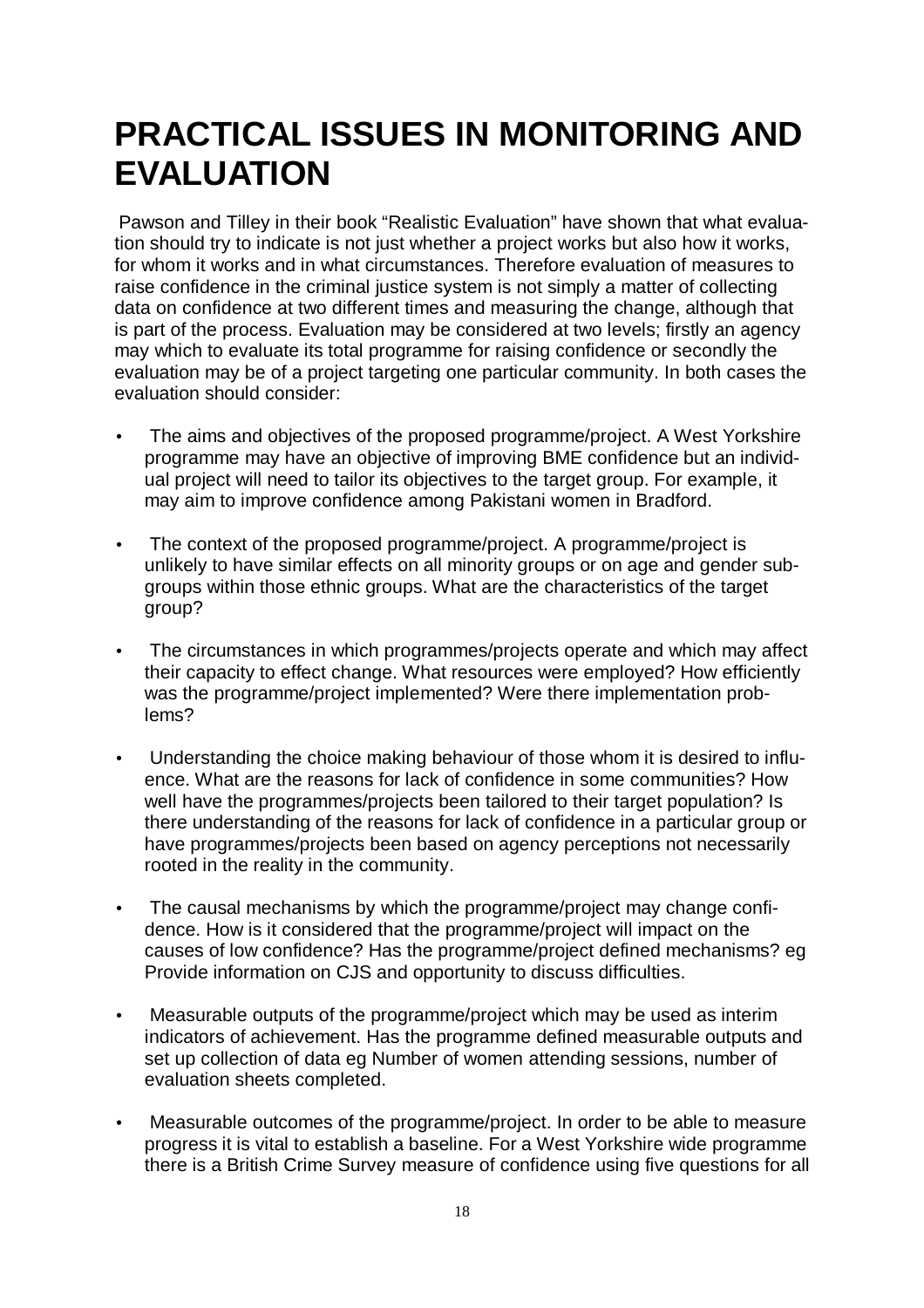people in the region but this is not broken down by ethnic group. The University of Hull recent research provided information with regard to minority views but in fact can only be regarded as an indicator as the survey related only to certain wards in the region. Agencies should consider whether a wider survey is necessary. For individual projects baselines and outcomes should be tailored to the objectives of the project and may therefore be varied. They could include measures such as numbers of BME employees/volunteers, those numbers broken down by ethnic group, numbers of panels with community representation and type of representation, number of staff having undertaken racial awareness training, numbers of BME people attending consultation sessions and numbers of participants who felt that sessions had been helpful, that they had learned something or that they would attend again.

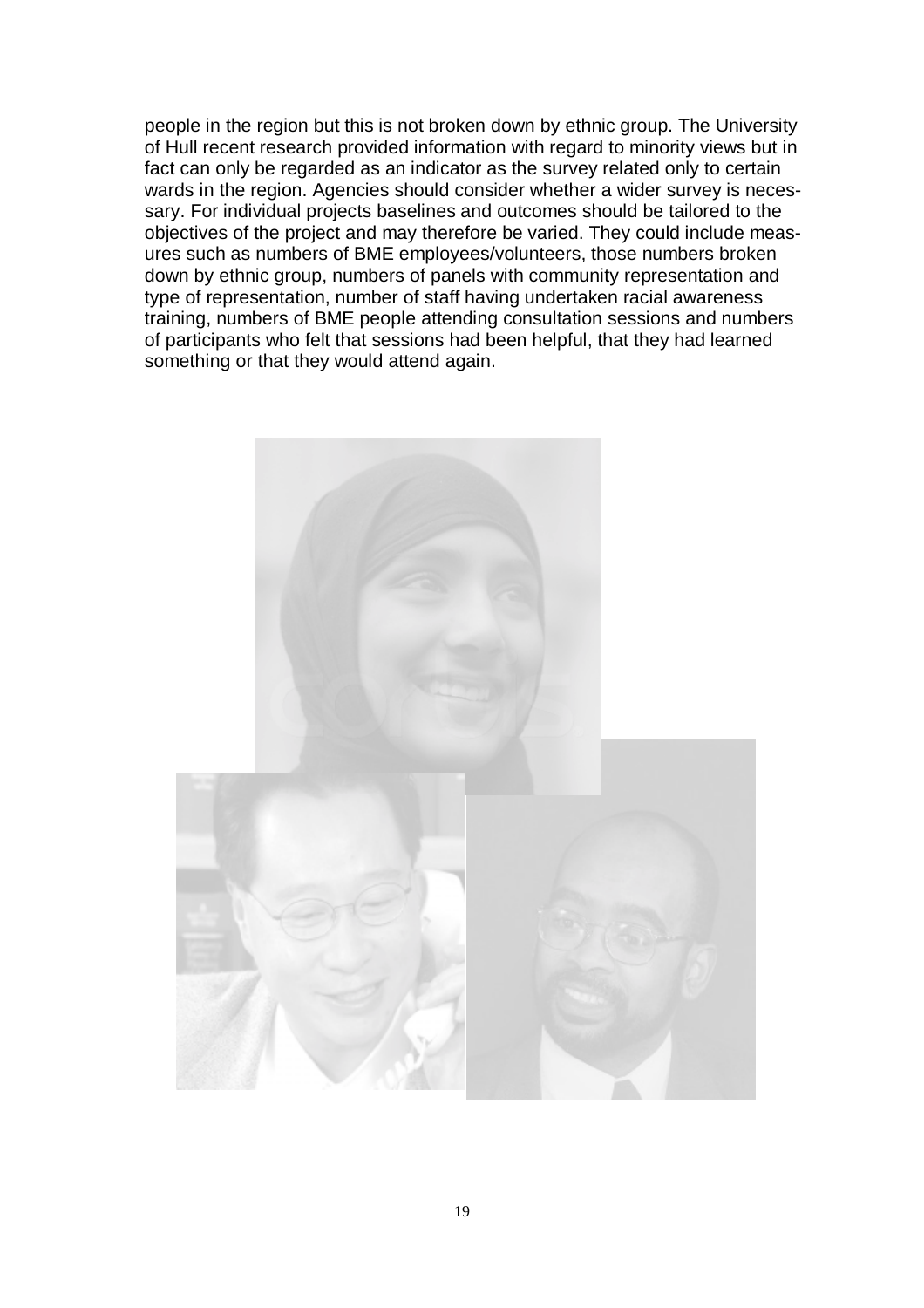## **PRACTICAL ISSUES IN COMMUNICATION**



The local research has shown that there have been problems in communication at the individual level, in addressing public ignorance, in dispersing misconceptions, in inappropriate "bad" media reporting, in lack of "good" publicity and in community engagement. A common theme for good practice in all these kinds of communication is the need to consider the population with whom it is hoped to communicate.

- It may be necessary to pitch messages at different levels for different audiences. Generally, however, whether the communication is individual feedback about process of crimes reported or complaints or public meetings to convey information in general, it must avoid jargon and official report language and be comprehensible to the victim / complainant.
- It may be necessary to consider translation into languages other than English not only of procedural documents but of newsletters, flyers and other publicity material.
- It is important to consider the method of communication. For publicity material, do the population which it is desired to reach read newspapers? Or do they more listen to the radio? Are flyers more likely to be read if handed out at community centres or pushed through letter boxes? Publicity of forthcoming workshops may achieve more participation through active liaison with faith and community organisations than simply issuing newsletters which may not be read or their contents passed on to community members. Input from such groups will also help to ensure relevance to the targeted group and assist in practical issues such as those listed in the following section of this guide.
- Timing of provision of information may be important. For example, to state the obvious, telephone feedback on progress of crime incidents/complaints during the working day may not be received by those who are out at work.
- Where attempts are made to communicate, it is important to provide means by which feedback on the efficiency of the communication can be generated.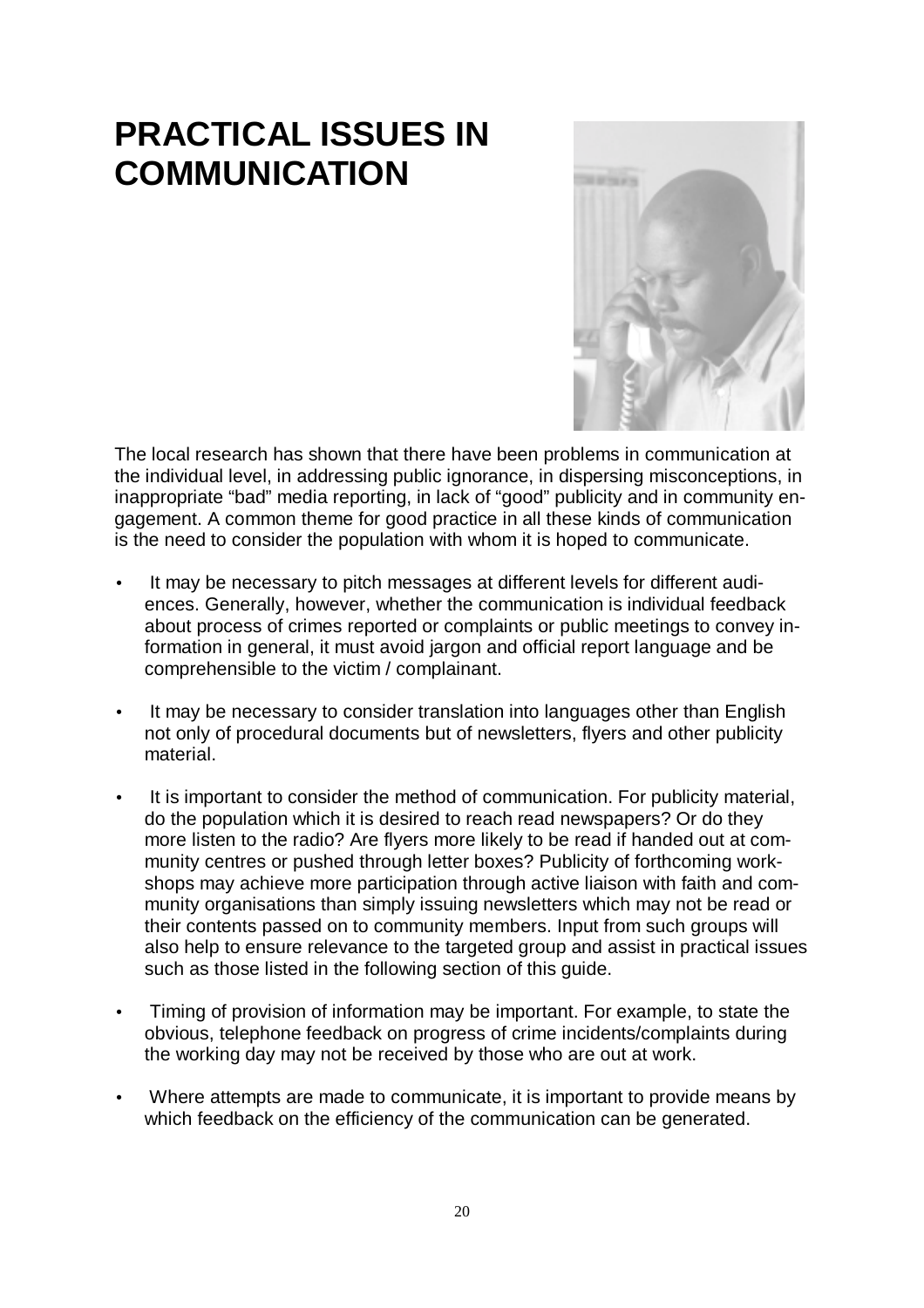## **PRACTICAL ISSUES IN RUNNING WORK-SHOPS/FOCUS GROUPS**

There are a number of considerations in running workshops in general and for minority ethnic groups in particular, many of which will seem obvious but may nevertheless be worth spelling out.

- Do recognise that venues need to be easily accessible, ideally local. People are unlikely to travel distances outside their local community. Confidence is related to local issues as well as to ethnicity.
- Do recognise the diversity of ethnicity. Different minorities will have different needs and views.
- Do respect the customs of minority peoples. For some minorities men and women will not be able to freely discuss issues when together. Refreshments need to take account of dietary restrictions.
- Do consider running separate sessions for young people who are unlikely to contribute freely in a mixed age workshop.
- Do cater for language needs. Some groups will be unable or less comfortable in expressing themselves in English.
- In large groups only the more articulate will contribute. Discussion is more inclusive when meetings are split into small groups at this stage. Spokespersons from the small groups can then feed back to the whole group.
- Workshops for women may require child care facilities.
- Skilled facilitators will be required with understanding of the minorities present. Facilitators will need language abilities.
- The presence of agency representatives to give information about the CJS is important but use of those representatives as facilitators is likely to dampen discussion. They should play a role at the feedback from small groups stage.
- Agency representatives must come prepared to listen as well as to speak.
- Level of representation of agency representatives is important. They must be sufficiently high level to speak with authority and for participants to feel that they can take on board their view but not too high to be removed from local issues.
- reasons why particular changes cannot be made, it is important that the reasons • Dissemination of results of focus groups and workshops is vital to maximise effect on confidence and prevent the lack of confidence resulting from lack of information. There must be action as a result of the findings as participants will otherwise feel that their views are not valued and the consultation process may have a negative effect on confidence. It is important both participants and local communities are kept informed about the action that results from the findings. If there are are fully explained.